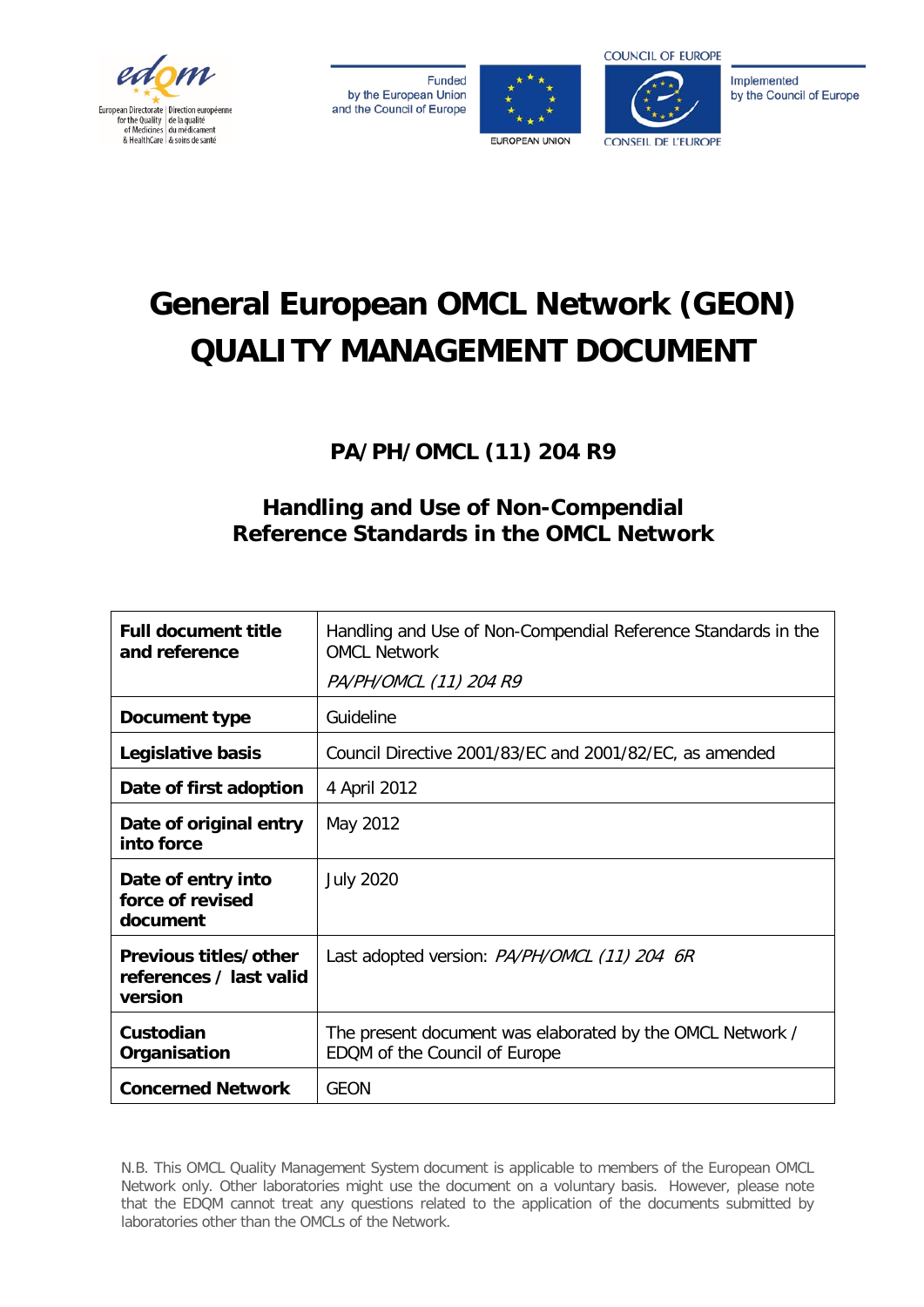Note: Mandatory requirements in this annex are defined using the terms "shall" or "must". The use of "should" indicates a recommendation. For these parts of the text other appropriately justified approaches are acceptable. The term "can" indicates a possibility or an example with non-binding character.

#### 1. Introduction

The Standard ISO/IEC 17025:2017 describes the requirements for the management of the reference standards (RS) in chapter 6.4 "Equipment" and 6.5 "Metrological traceability". According to the chapter, 6.4.1 reference standards are defined as equipment.

"The laboratory shall establish a calibration program, which shall be reviewed and adjusted as necessary in order to maintain confidence in the status of calibration." (6.4.7)

"The laboratory shall have a procedure for handling, transport, storage, use and plan maintenance of equipment in order to ensure proper functioning and to prevent contamination or deterioration"(6.4.3)

Therefore, the relevant clauses have to be fulfilled.

The aim of this document is to provide guidance to the OMCL Network on the analytical and/or documental work to be carried out to verify the suitability of non-compendial reference standards such as:

- 1) standards obtained from marketing authorisation holders (MAH);
- 2) standards obtained by purchasing from commercial sources.

It is the responsibility of the OMCL to verify the available data i.e. the certificate of analysis accompanying the reference standard and, where insufficient information is provided, to confirm the suitability of the reference standard by undertaking, where possible, appropriate analytical work, the extent of which depends on the intended use and is based on scientific judgement. For references (reference materials or quality control materials) used to ensure the validity of results in accordance with Standard ISO/IEC 17025:2017 chapter 7.7, their suitability must be ensured.

It is outside the scope of this document to provide guidance on the establishment, manufacturing, labelling, storage, distribution and retesting of European Pharmacopoeia (Ph. Eur.) reference standards, which is covered in Ph. Eur. Chapter 5.12. 'Reference Standards'.

2. Terminology

Refer to Ph. Eur. Chapter 5.12. 'Reference Standards'. The term "non-compendial reference standard" means that the reference standard is not sourced from a Pharmacopoeia organisation (EP, USP, BP, WHO or JP). It encompasses primary and secondary reference standards, the latest intended as standard traceable to a primary standard.

3. Suitability of a reference standard in an OMCL

In order to fulfil the ISO/IEC 17025:2017 requirements it is recommended that, alongside this Guideline, the OMCL shall have a procedure in place to ensure that the reference standard conform with the ISO/IEC 17025:2017 and the laboratory requirements before being used.

The suitability of a reference standard shall be demonstrated by verification of the accompanying documentation and/or appropriate physico-chemical or biological critical quality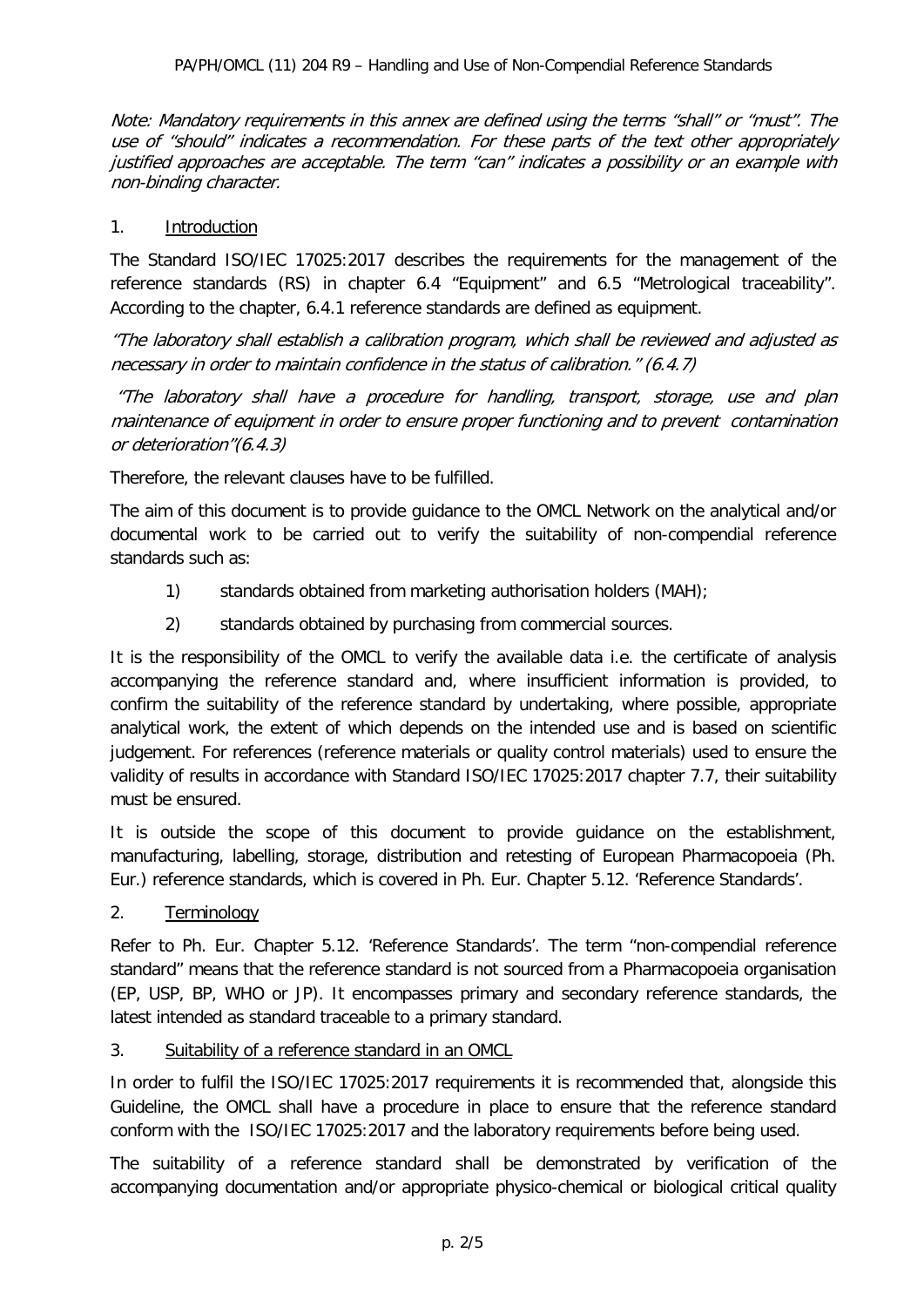attributes for the intended purpose/s (e.g. identity by IR spectrum or by comparing immunodiffusion gels, or alternatively by HPLC/DAD i.e. comparison of spectra/chromatograms). Examples are provided in Table 1.

In principle, use of reference standards for a scope outside the intended use should be avoided. In such cases, e.g. when a reference standard is used outside the scope of its intended use (e.g. assay of the active ingredient in a finished product when only identification is mentioned in the certificate of analysis) or in a method/technique different from the ones given by MAH or monographs, the laboratory shall *demonstrate the suitability for the new intended use. This* can be done by carrying out supplementary tests to verify the suitability of the reference standard for the new use (especially if a assigned content is given by another technique), but it can also be done by scientific justification/rationale.

#### 3.1 Biological reference standards

This section applies to biological reference standards used for routine testing (e.g. OCABR). The principles are not applicable to biological reference standards used in ad hoc analytical supporting activities (e.g. CAP).

Biological reference material may include biological standards for potency determination or biological controls used to confirm the validity of assays. A switch from one lot to another may lead to a shift in the results obtained; thus an experimental check and comparison of results obtained with the old and new reference, i.e. a bridging study, is required. In any bridging study, influences from other factors not related to the reference i.e. assay reagents or materials (sometimes also supplied by manufacturers) should be taken into consideration. Qualification of these materials should also be carried out to determine if there is an impact on the values obtained. Changes of reference standards – as well as materials, reagents or controls of biological origin – should therefore be anticipated in order to facilitate continuity of results.

Biological standards are often used to ensure traceability to the first clinical lot. They may be product specific and therefore supplied by the manufacturer. The laboratory should define an appropriate bridging strategy to ensure continuity of results between lots. This can be crucial to avoid repeated invalid results, the occurrence of OOS or delays in testing. In the case of successive bridging of a reference standard, this strategy may include the use of corrective factors for the value assigned to the reference standards in order to align test results over time. There should be a degree of certainty that any shift in results obtained is indeed due to the change of reference lot before considering use of a correction factor.

For the bridging of controls used to confirm the validity of each assay, if the data obtained (e.g. mean, coefficient of variation) with the new control are within the same range as the previous one, limits of acceptability could be kept, although it may be desirable to refine control limits once a sufficient number of data points is available for the new control material. If not, a new control chart should be set up and new limits defined. It may be possible to apply manufacturer's control limits in the OMCL control charts e.g. if the same method is used and there is no indication of systematic differences at the OMCL.

It is strongly recommended to communicate in an appropriate and timely manner with the manufacturer to avoid shortage of reagents and materials and facilitate smooth performance of bridging studies.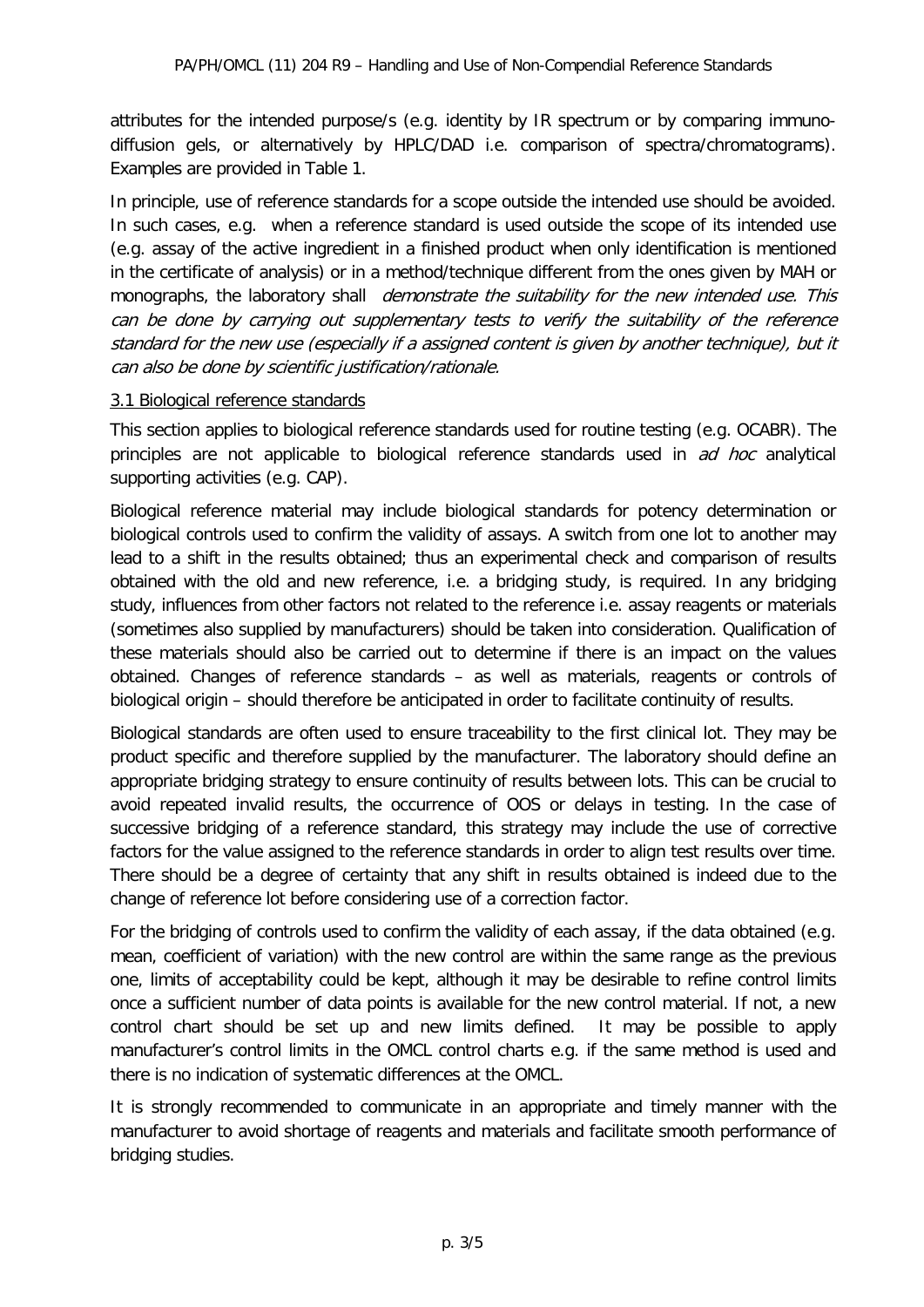Table 1 Summary of the analytical and/or documental work that can be carried out to verify suitability of a reference standard (nonexhaustive list)

| <b>Intended use</b>                                                                                                                                   | Example of methods/tests in                                                        | Examples of tests to perform <sup>1</sup>                                                                                                                                                                                                                                                                                                                                                                                                                                                                                                                                                                                                                       |
|-------------------------------------------------------------------------------------------------------------------------------------------------------|------------------------------------------------------------------------------------|-----------------------------------------------------------------------------------------------------------------------------------------------------------------------------------------------------------------------------------------------------------------------------------------------------------------------------------------------------------------------------------------------------------------------------------------------------------------------------------------------------------------------------------------------------------------------------------------------------------------------------------------------------------------|
|                                                                                                                                                       | which the standard is used                                                         |                                                                                                                                                                                                                                                                                                                                                                                                                                                                                                                                                                                                                                                                 |
| Qualitative: identification <sup>2</sup><br>of active ingredient,<br>preservatives, excipients,<br>peak identification/system<br>suitability mixtures | IR, Raman, TLC, LC, MS,<br>LC/DAD,<br>LC/MS, SDS-PAGE, GC/MS,<br><b>NMR</b>        | Plausibility check by scrutinising the documentation accompanying the RS i.e. Certificate<br>of analysis.<br>IR or Raman: comparison with spectrum in literature <sup>3</sup> or a spectrum obtained from a<br>primary standard or a standard traceable to a primary standard.<br>LC/DAD: comparison of the spectrum and/or retention time of the peak with the one<br>generated using primary standard or a standard traceable to a primary standard.<br>LC MS/MS (high resolution).<br>Gel Electrophoresis: comparison of gels obtained with old and new RS.<br>Immuno-diffusion: comparison of old and new RS on the same gel or between gels.<br><b>NMR</b> |
| Quantitative: assay/purity<br>of active ingredient or<br>finished product,<br>antimicrobial<br>preservatives                                          | LC, GC, UV, CE, NMR                                                                | Plausibility check by verification of the documentation accompanying the RS i.e. Certificate<br>of analysis. If content, shelf life and traceability to International System (SI) units <sup>4</sup> are<br>proven, no additional tests are required.<br>LC/DAD: comparison of the content with a primary standard or a standard traceable to<br>primary standard.<br>For screening tests a Certificate of analysis including the declared content and the shelf-<br>life is sufficient.                                                                                                                                                                        |
| Quantitative (Biologicals<br>supplied by the MAH):<br>reference material,<br>controls                                                                 | ELISA, HPLC-PAD, HPLC, GC,<br>ICP-OES, UV, in vivo potency<br>assays, nephelometry | Plausibility check by scrutinising the documentation accompanying the RS i.e. Certificate<br>of analysis, establishment data supplied by the MAH.<br>Reference material for routine use (e.g. OCABR): OMCL to generate data and calculate<br>bridging factors where applicable.<br>Controls supplied by manufacturer: manufacturer limits may be used or, for biological<br>reference materials for routine use, a new control chart can be set up if there are<br>significant differences.                                                                                                                                                                     |

<sup>1</sup> it is the responsibility of the OMCL to decide when suitability tests should be performed i.e. before use or during analysis of test samples.

<sup>2</sup> whenever possible or necessary, orthogonal techniques (e.g. TOF-MS, NMR, elemental analysis, etc.) could provide further confirmation of the identity.

<sup>3</sup> i.e. published literature of traceable sources or databases. 4 traceability of SI units as defined in ISO/IEC 17025:2017 clause 6.5.2